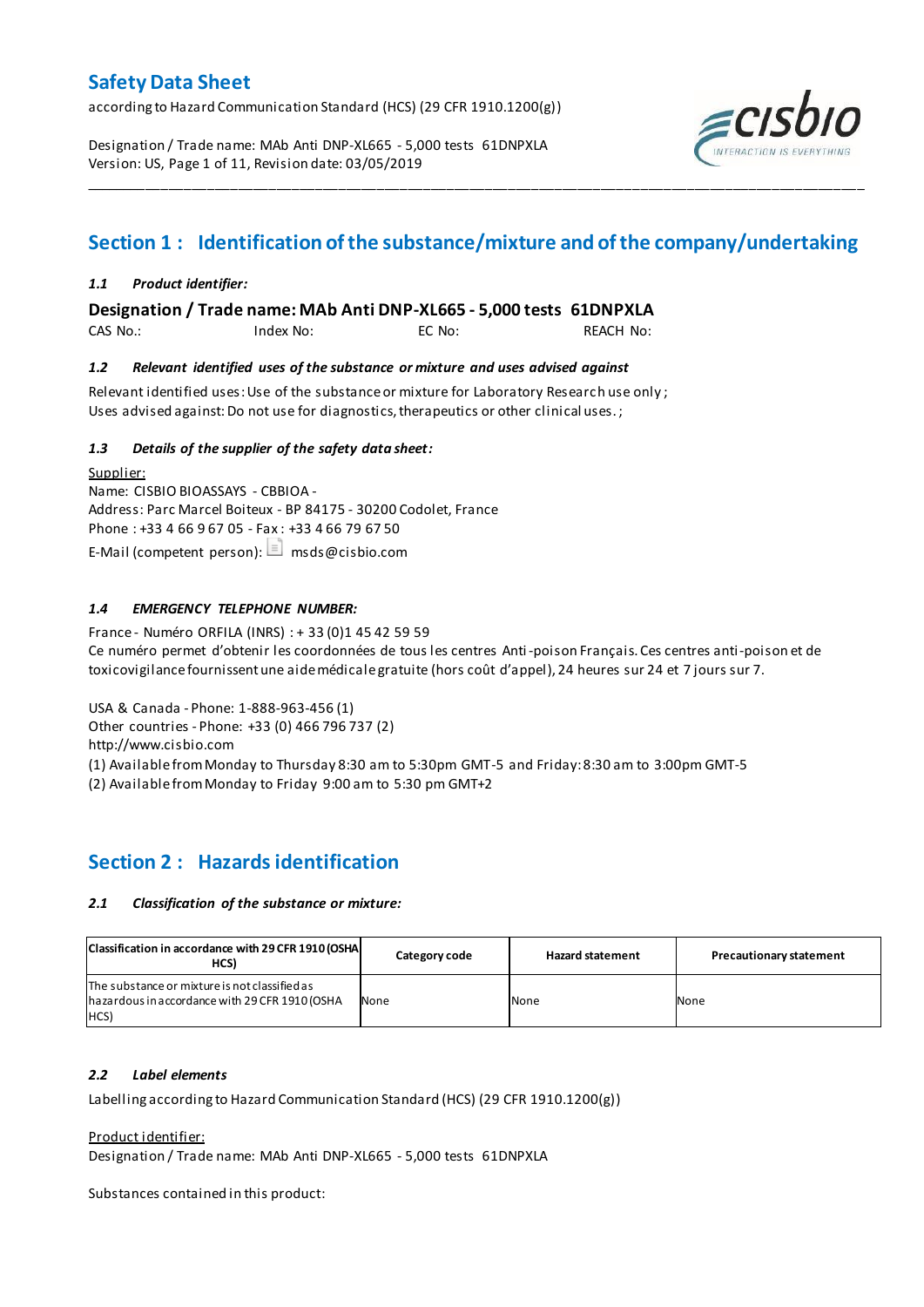according to Hazard Communication Standard (HCS) (29 CFR 1910.1200(g))

Designation / Trade name: MAb Anti DNP-XL665 - 5,000 tests 61DNPXLA Version: US, Page 2 of 11, Revision date: 03/05/2019



Hazard pictograms

Signal word:

Hazard and precautionary statements:

### *2.3 Other hazards*

The mixture does not contain substances classified as 'Substances of Very High Concern' (SVHC) >= 0.1% published by the European CHemicals Agency (ECHA) under article 57 of REACH. The mixture satisfies neither the PBT nor the vPvB criteria for mixtures in accordance with annexe XIII of the REACH regulations EC 1907/2006. ;

\_\_\_\_\_\_\_\_\_\_\_\_\_\_\_\_\_\_\_\_\_\_\_\_\_\_\_\_\_\_\_\_\_\_\_\_\_\_\_\_\_\_\_\_\_\_\_\_\_\_\_\_\_\_\_\_\_\_\_\_\_\_\_\_\_\_\_\_\_\_\_\_\_\_\_\_\_\_\_\_\_\_\_\_\_\_\_\_\_\_\_\_\_\_\_\_\_\_\_\_\_

Adverse human health effects: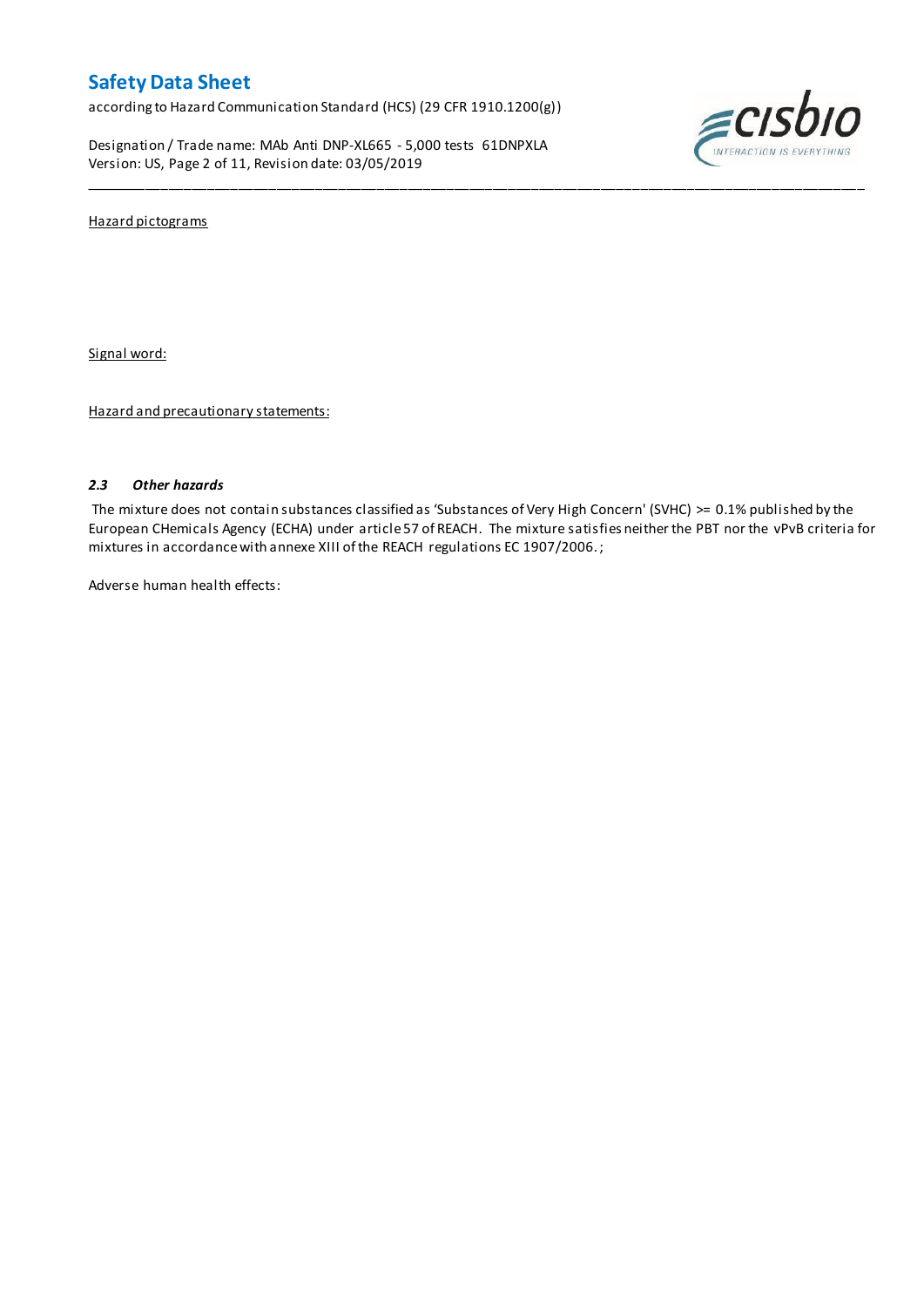according to Hazard Communication Standard (HCS) (29 CFR 1910.1200(g))

Designation / Trade name: MAb Anti DNP-XL665 - 5,000 tests 61DNPXLA Version: US, Page 3 of 11, Revision date: 03/05/2019



### *3.2 Mixtures*

Hazardous ingredients:

This mixture does not contain any hazardous substances at the concentration limits given in Regulation (EC) No. 1272/2008 and OSHA Hazard Communication Standard 29 CFR 1910.1200.

\_\_\_\_\_\_\_\_\_\_\_\_\_\_\_\_\_\_\_\_\_\_\_\_\_\_\_\_\_\_\_\_\_\_\_\_\_\_\_\_\_\_\_\_\_\_\_\_\_\_\_\_\_\_\_\_\_\_\_\_\_\_\_\_\_\_\_\_\_\_\_\_\_\_\_\_\_\_\_\_\_\_\_\_\_\_\_\_\_\_\_\_\_\_\_\_\_\_\_\_\_

Additional information: Full text of H- and EUH-phrases: see SECTION 16.

## **Section 4 : First aid measures**

## *4.1 Description of first aid measures*

**General information**: Do not leave affected person unattended. ; Remove affected person from the danger area and lay down. ;

**Following inhalation**: In case of respiratory tract irritation, consult a physician. ; Provide fresh air. ;

**Following skin contact**:After contact with skin, wash immediately with water ; Remove contaminated clothing ;

**Following eye contact**: After contact with the eyes, rinse with water with the eyelids open for a sufficient length of time, then consult an ophthalmologist immediately. ;

**Following ingestion**: Do NOT induce vomiting. ; Give nothing to eat or drink. ; If accidentally swallowed rinse the mouth with plenty of water (only if the person is conscious) and obtain immediate medical attention. ; **Self-protection of the first aider**:

### *4.2 Most important symptoms and effects, both acute and delayed*

Symptoms: No known symptoms to date. ; Effects:

## *4.3 Indication of any immediate medical attention and special treatment needed*

Notes for the doctor:

## **Section 5 : Firefighting measures**

## *5.1 Extinguishing media:*

Suitable extinguishing media: This product is not flammable. Use extinguishing agent suitable for type of surrounding fire ;

### *5.2 Special hazards arising from the substance or mixture*

Hazardous combustion products:/

## *5.3 Advice for fire-fighters*

Wear Protective clothing.; Additional information:

## **Section 6 : Accidental release measures**

## *6.1 Personal precautions, protective equipment and emergency procedures*

Emergency procedures: Provide adequate ventilation. ; Emergency procedures: Remove persons to safety. ; Personal precautions: Use personal protection equipment (see section 8). ;

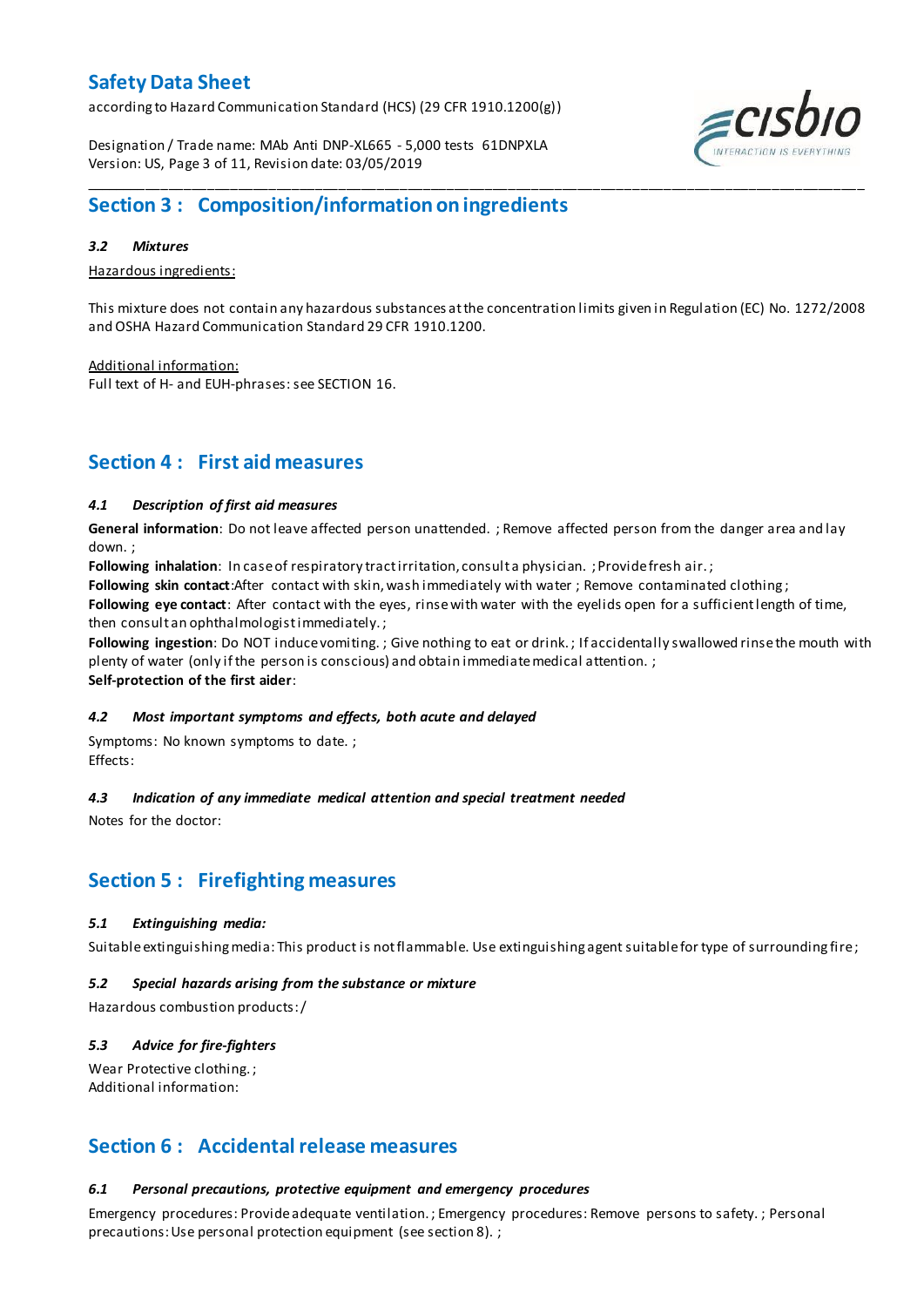according to Hazard Communication Standard (HCS) (29 CFR 1910.1200(g))

Designation / Trade name: MAb Anti DNP-XL665 - 5,000 tests 61DNPXLA Version: US, Page 4 of 11, Revision date: 03/05/2019



## *6.2 Environmental precautions*

Do not allow to enter into surface water or drains. ; Ensure all waste water is collected and treated via a waste water treatment plant. ;

\_\_\_\_\_\_\_\_\_\_\_\_\_\_\_\_\_\_\_\_\_\_\_\_\_\_\_\_\_\_\_\_\_\_\_\_\_\_\_\_\_\_\_\_\_\_\_\_\_\_\_\_\_\_\_\_\_\_\_\_\_\_\_\_\_\_\_\_\_\_\_\_\_\_\_\_\_\_\_\_\_\_\_\_\_\_\_\_\_\_\_\_\_\_\_\_\_\_\_\_\_

### *6.3 Methods and material for containment and cleaning up*

For cleaning up: Suitable material for taking up: Absorbing material, organic ; Other information:

### *6.4 Reference to other sections*

Additional information:

## **Section 7 : Handling and storage**

### *7.1 Precautions for safe handling*

### Protective measures:

Advice on safe handling:Avoid contact with skin, eyes and clothes. ; Avoid: Eye contact ; Avoid: Generation/formation of aerosols ; Avoid: Skin contact ; Avoid: inhalation ; In the immediate working surroundings there must be: Emergency shower installed; In the immediate working surroundings there must be: Provide eye shower and label its location conspicuously; Wash contaminated clothing immediately. ;

Fire preventions:

Do not eat, drink or smoke in areas where reagents are handled. ; Do not pipet by mouth ; Wear suitable one-way gloves at work ;

Advice on general occupational hygiene: Handle in accordance with good industrial hygiene and safety practice; Observe technical data sheet. ; Remove contaminated, saturated clothing. ; Wash hands before breaks and after work. ;

### *7.2 Conditions for safe storage, including any incompatibilities*

Requirements for storage rooms and vessels: Keep container tightly closed.; Keep-store only in original container or in properly labeled containers ; Hints on storage assembly: Materials to avoid: Further information on storage conditions:

### *7.3 Specific end uses:*

Recommendations on specific end uses: Observe technical data sheet. ;

# **Section 8 : Exposure controls/personal protection**

### *8.1 Control parameters*

Preliminary remark:

## 8.1.1 Occupational exposure limits:

OSHA (USA)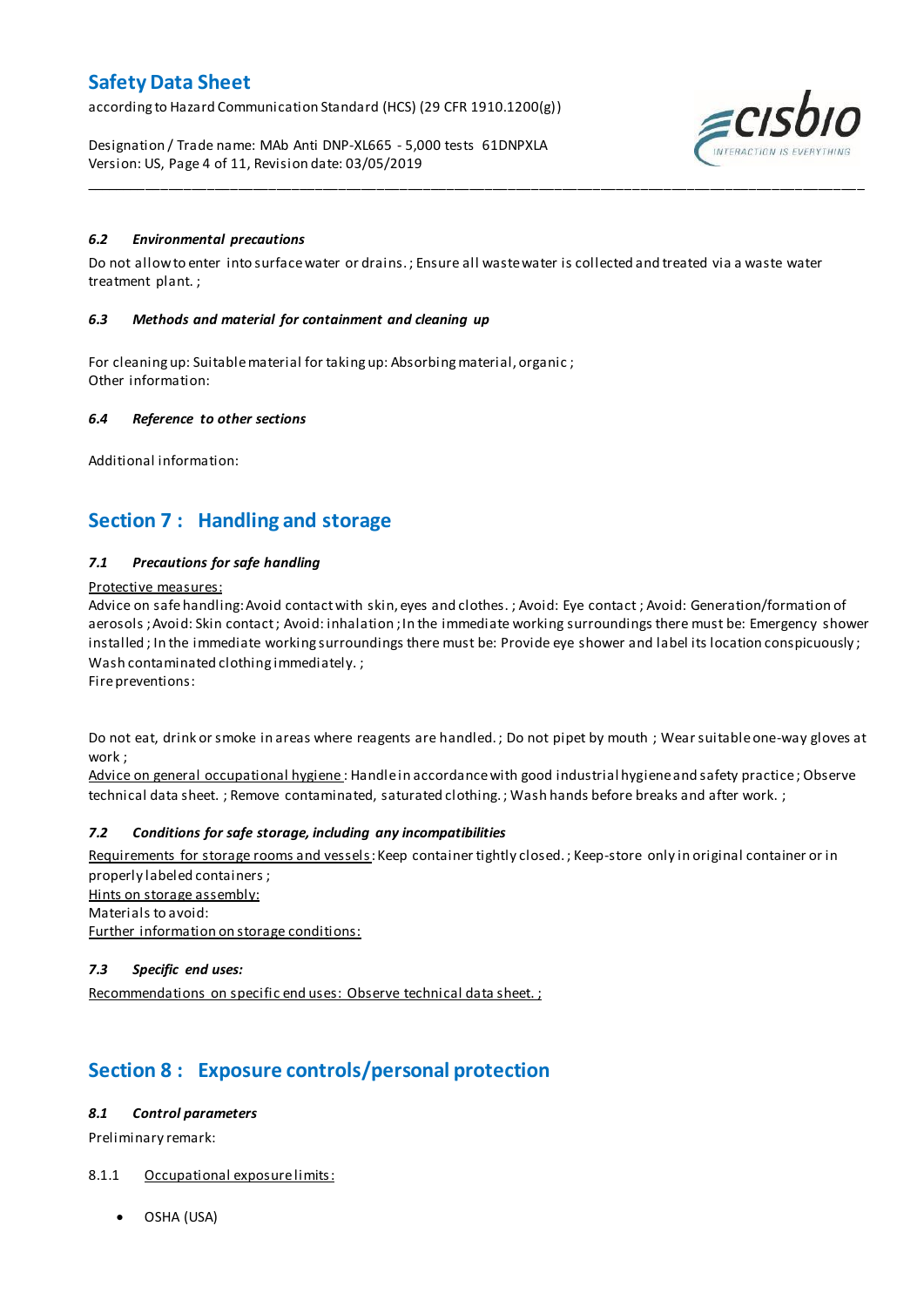according to Hazard Communication Standard (HCS) (29 CFR 1910.1200(g))

Designation / Trade name: MAb Anti DNP-XL665 - 5,000 tests 61DNPXLA Version: US, Page 5 of 11, Revision date: 03/05/2019



### 8.1.2 DNEL/PNEC-values:

- DNEL worker
- DNEL consumer
- PNEC

### *8.2 Exposure controls*

8.2.1 Appropriate engineering controls:

Technical measures and appropriate working operations should be given priority over the use of personal protective equipment. See section 7

\_\_\_\_\_\_\_\_\_\_\_\_\_\_\_\_\_\_\_\_\_\_\_\_\_\_\_\_\_\_\_\_\_\_\_\_\_\_\_\_\_\_\_\_\_\_\_\_\_\_\_\_\_\_\_\_\_\_\_\_\_\_\_\_\_\_\_\_\_\_\_\_\_\_\_\_\_\_\_\_\_\_\_\_\_\_\_\_\_\_\_\_\_\_\_\_\_\_\_\_\_

8.2.2 Personal protective equipment:

Eye / Face protection: Safety glasses with side-shields ;

Skin protection: Gloves ; Laboratory coats ;

Respiratory protection:Ensure adequate ventilation ;

Thermal hazards:

8.2.3 Environmental exposure controls:

Consumer exposure control

Measures related to consumer uses of the substance (as such or in mixtures): Measures related to the service life of the substance in articles:

# **Section 9 : Physical and chemical properties**

## *9.1 Information on basic physical and chemical properties*

Appearance

| ___                   |       |
|-----------------------|-------|
| Physical state        | Solid |
| Colour                | Blue  |
| Odour                 |       |
| Odour threshold (ppm) |       |

|                                                    |                              | Value | Concentration<br>(mol/L) | Method | Temperature (°C) | Pressure (kPa) | Remark |
|----------------------------------------------------|------------------------------|-------|--------------------------|--------|------------------|----------------|--------|
| pН                                                 |                              |       |                          |        |                  |                |        |
| Melting point (°C)                                 |                              |       |                          |        |                  |                |        |
| Freezing point (°C)                                |                              |       |                          |        |                  |                |        |
| Initial boiling point/boiling range (°C)           |                              |       |                          |        |                  |                |        |
| Flash point (°C)                                   |                              |       |                          |        |                  |                |        |
| Evaporation rate (kg/m <sup>2</sup> /h)            |                              |       |                          |        |                  |                |        |
| Flammability (type : ) (%)                         |                              |       |                          |        |                  |                |        |
| Upper/lower<br>flammability or explosive<br>limits | Upper explosive limit<br>(%) |       |                          |        |                  |                |        |
|                                                    | Lower explosive limit (%)    |       |                          |        |                  |                |        |
| Vapour pressure (kPa)                              |                              |       |                          |        |                  |                |        |
| Vapour density (g/cm <sup>3</sup> )                |                              |       |                          |        |                  |                |        |
| Density (g/cm <sup>3</sup> )                       |                              |       |                          |        |                  |                |        |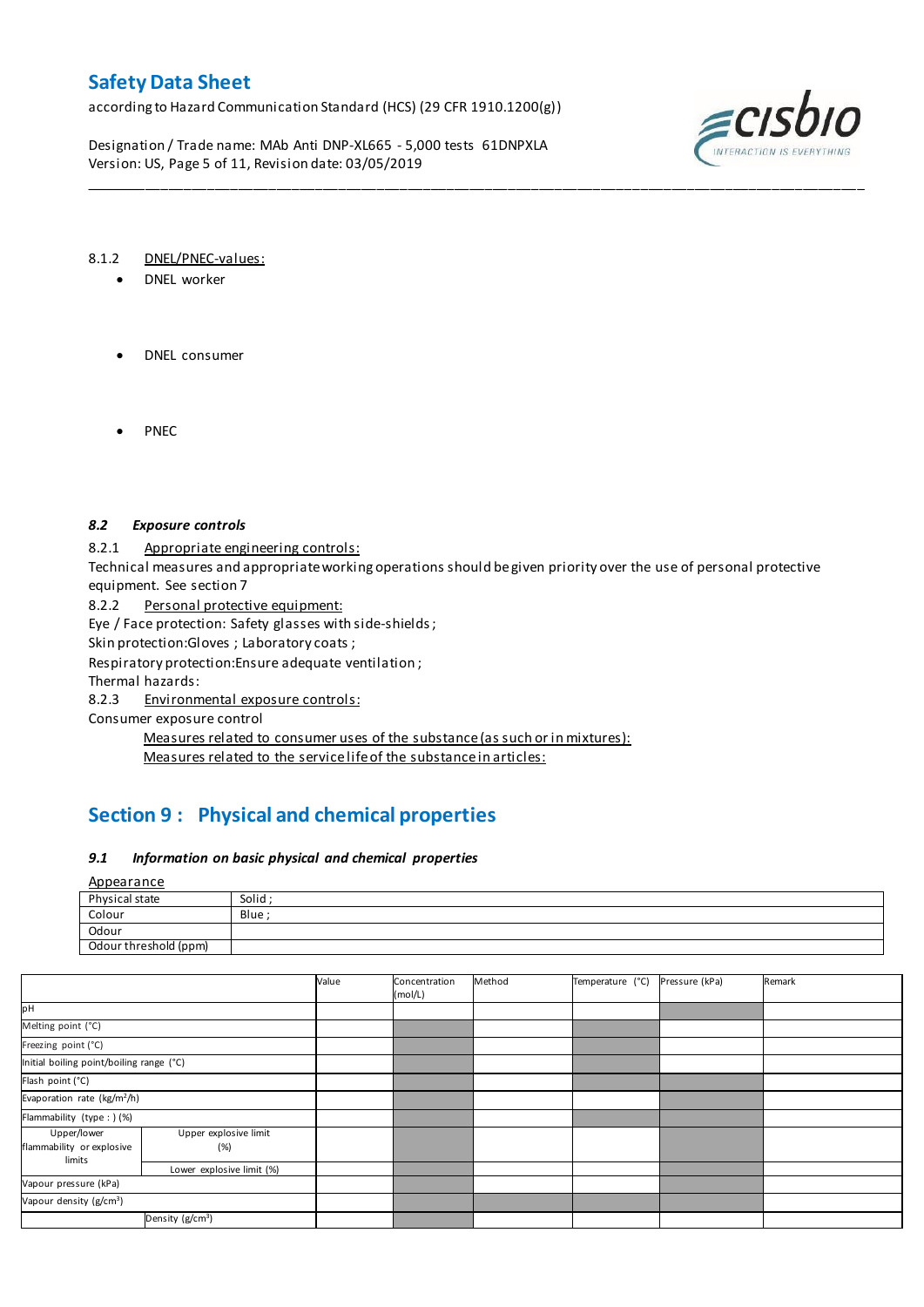according to Hazard Communication Standard (HCS) (29 CFR 1910.1200(g))

Designation / Trade name: MAb Anti DNP-XL665 - 5,000 tests 61DNPXLA Version: US, Page 6 of 11, Revision date: 03/05/2019



| Densities                                                   | Relative density ( $g/cm3$ )                  |  |  |  |
|-------------------------------------------------------------|-----------------------------------------------|--|--|--|
|                                                             | Bulk density (g/cm <sup>3</sup> )             |  |  |  |
|                                                             | Critical density (g/cm <sup>3</sup> )         |  |  |  |
| Solubility (Type: ) (g/L)                                   |                                               |  |  |  |
| Partition coefficient (log Pow)<br>n-octanol/water at pH :  |                                               |  |  |  |
| Auto-ignition temperature (°C)                              |                                               |  |  |  |
| Decomposition temperature (°C)<br>Decomposition energy : kJ |                                               |  |  |  |
| Viscosity                                                   | Viscosity, dynamic (poiseuille)               |  |  |  |
|                                                             | Viscosity, cinematic $\text{(cm}^3\text{/s)}$ |  |  |  |
| Explosive properties                                        |                                               |  |  |  |
| Oxidising properties                                        |                                               |  |  |  |

\_\_\_\_\_\_\_\_\_\_\_\_\_\_\_\_\_\_\_\_\_\_\_\_\_\_\_\_\_\_\_\_\_\_\_\_\_\_\_\_\_\_\_\_\_\_\_\_\_\_\_\_\_\_\_\_\_\_\_\_\_\_\_\_\_\_\_\_\_\_\_\_\_\_\_\_\_\_\_\_\_\_\_\_\_\_\_\_\_\_\_\_\_\_\_\_\_\_\_\_\_

### *9.2 Other information:*

No other relevant data available

# **Section 10 : Stability and reactivity**

### *10.1 Reactivity*

This material is considered to be non-reactive under normal use conditions. ;

### *10.2 Chemical stability*

- *10.3 Possibility of hazardous reactions*
- *10.4 Conditions to avoid:*

*10.5 Incompatible materials:*

### *10.6 Hazardous decomposition products:*

Does not decompose when used for intended uses. ; Thermal decomposition can lead to the escape of irritating gases and vapors. ;

## **Section 11 : Toxicological information**

Toxicokinetics, metabolism and distribution

### *11.1 Information on toxicological effects*

**Substances** 

**Acute toxicity**

Animal data: Acute oral toxicity:

Acute dermal toxicity: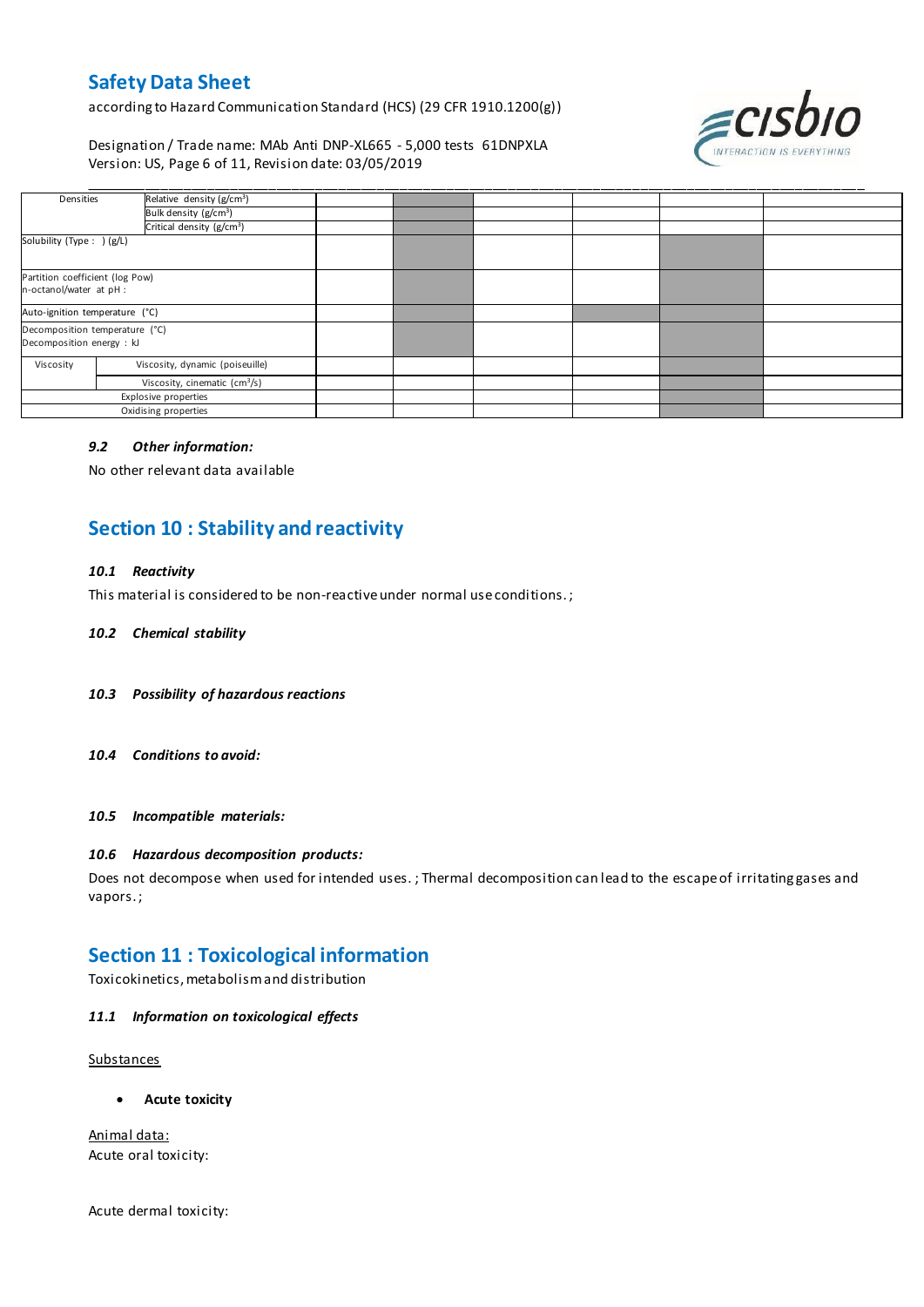according to Hazard Communication Standard (HCS) (29 CFR 1910.1200(g))

Designation / Trade name: MAb Anti DNP-XL665 - 5,000 tests 61DNPXLA Version: US, Page 7 of 11, Revision date: 03/05/2019

\_\_\_\_\_\_\_\_\_\_\_\_\_\_\_\_\_\_\_\_\_\_\_\_\_\_\_\_\_\_\_\_\_\_\_\_\_\_\_\_\_\_\_\_\_\_\_\_\_\_\_\_\_\_\_\_\_\_\_\_\_\_\_\_\_\_\_\_\_\_\_\_\_\_\_\_\_\_\_\_\_\_\_\_\_\_\_\_\_\_\_\_\_\_\_\_\_\_\_\_\_



Acute inhalative toxicity:

Practical experience / human evidence: Assessment / Classification: General Remark:

**Skin corrosion/irritation**

Animal data:

In-vitro skin test method: In-vitro skin test result:

Assessment / Classification:

**Eye damage/irritation**

Animal data:

In vitro eye test method: In vitro eye test result: Assessment / Classification:

### C**MR effects (carcinogenity, mutagenicity and toxicity for reproduction)**

o Germ cell mutagenicity:

Animal data:

Assessment / Classification:

o Carcinogenicity

Practical experience / human evidence: Animal data:

Other information: Assessment / Classification:

o Reproductive toxicity

Practical experience / human evidence: Animal data:

Other information: Assessment / Classification:

Overall assessment on CMR properties:

- **Specific target organ toxicity (single exposure)**
	- o STOT SE 1 and 2

Animal data: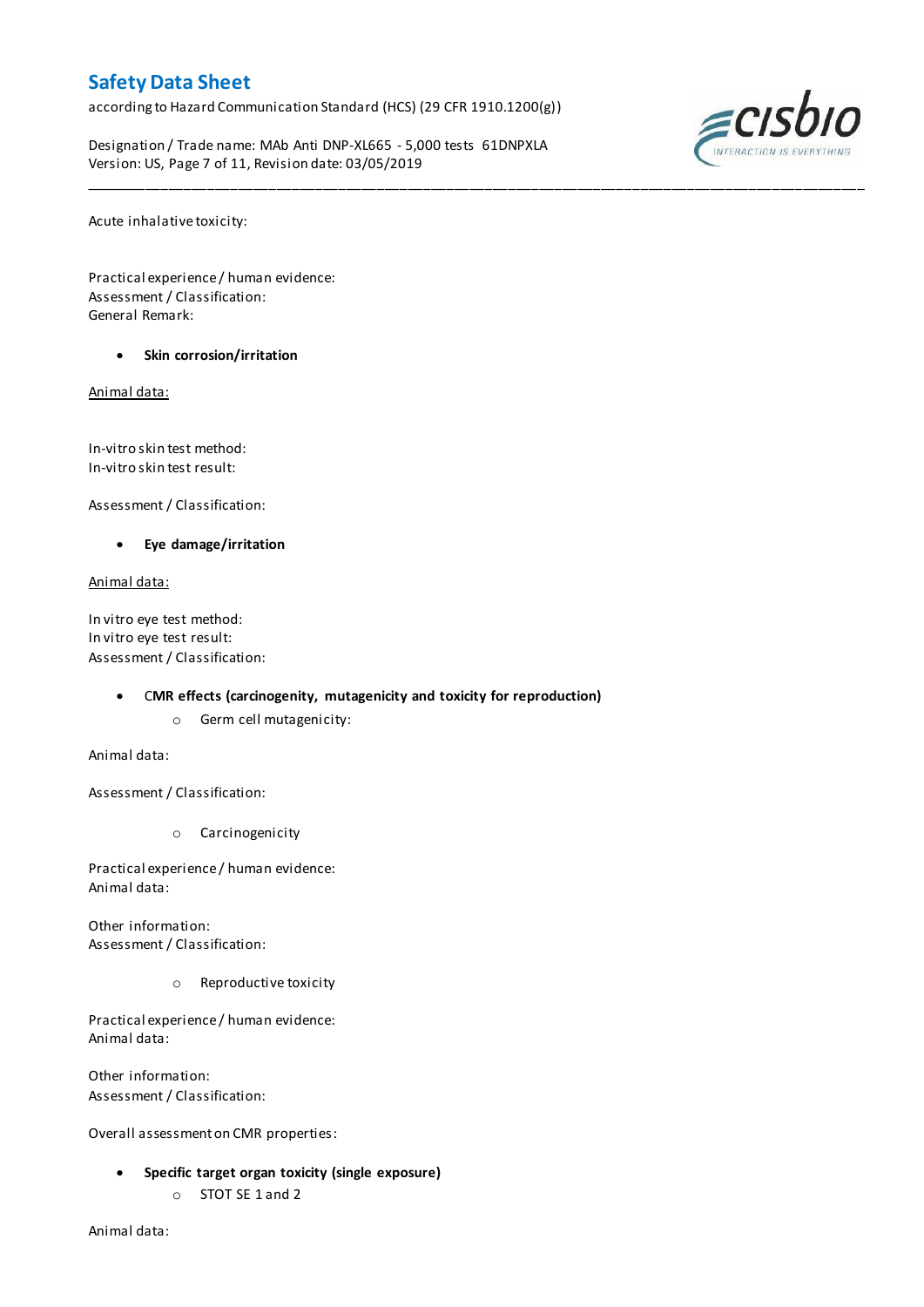according to Hazard Communication Standard (HCS) (29 CFR 1910.1200(g))

Designation / Trade name: MAb Anti DNP-XL665 - 5,000 tests 61DNPXLA Version: US, Page 8 of 11, Revision date: 03/05/2019



Other information:

o STOT SE 3

Practical experience / human evidence:

Other information: Assessment / Classification:

### **Specific target organ toxicity (repeated exposure)**

Practical experience / human evidence: Animal data:

Assessment / Classification: Other information

**Aspiration hazard**

Practical experience / human evidence: Experimental data: viscosity data: see SECTION 9. Assessment / Classification: Remark:

11.1.1 Mixtures No toxicological information is available for the mixture itself

## **Section 12 : Ecological information**

In case that test data regarding one endpoint/differentiation exist for the mixture itself, the classification is carried out according to the substance criteria (excluding biodegradation and bioaccumulation). If no test data exist, the criteria for mixture classification has to be used (calculation method); in this case the toxicological data of the ingredients are s hown.

\_\_\_\_\_\_\_\_\_\_\_\_\_\_\_\_\_\_\_\_\_\_\_\_\_\_\_\_\_\_\_\_\_\_\_\_\_\_\_\_\_\_\_\_\_\_\_\_\_\_\_\_\_\_\_\_\_\_\_\_\_\_\_\_\_\_\_\_\_\_\_\_\_\_\_\_\_\_\_\_\_\_\_\_\_\_\_\_\_\_\_\_\_\_\_\_\_\_\_\_\_

### *12.1 Aquatic toxicity:*

Acute (short-term) fish toxicity

Chronic (long-term) fish toxicity

Acute (short-term) toxicity to crustacea

Chronic (long-term) toxicity to crustacea

Acute (short-term) toxicity to algae and cyanobacteria

Toxicity to microorganisms and other aquatic plants / organisms

Assessment / Classification:

*12.2 Persistence and degradability* Biodegradation: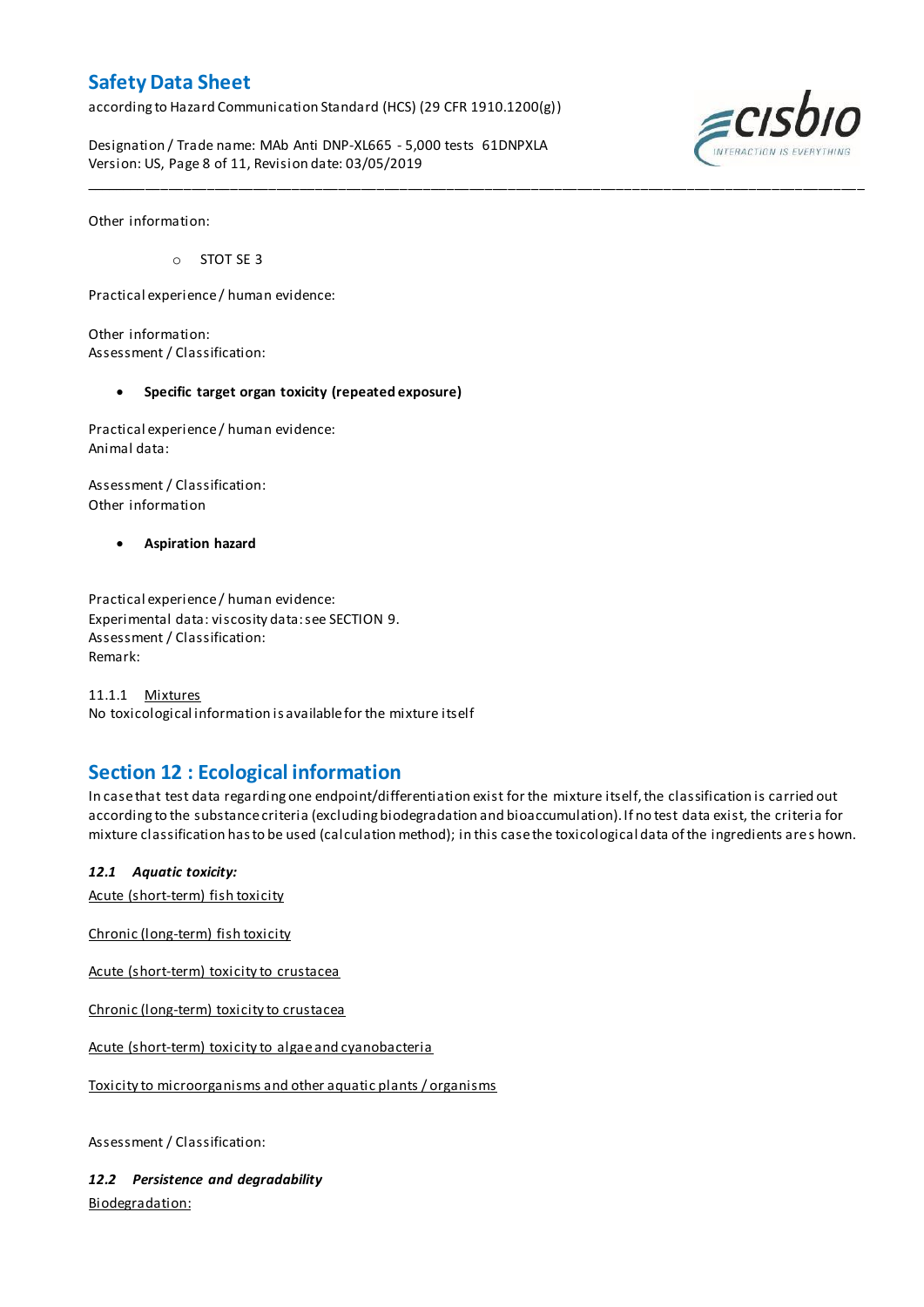according to Hazard Communication Standard (HCS) (29 CFR 1910.1200(g))

Designation / Trade name: MAb Anti DNP-XL665 - 5,000 tests 61DNPXLA Version: US, Page 9 of 11, Revision date: 03/05/2019



Abiotic Degradation:

Assessment / Classification:

### *12.3 Bioaccumulative potential*

Bioconcentration factor (BCF):

*12.4 Mobility in soil*

*12.5 Results of PBT and vPvB assessment*

### *12.6 Other adverse effects:*

Additional ecotoxicological information:

## **Section 13 : Disposal considerations**

### *13.1 Waste treatment methods*

Waste treatment options: Dispose of waste according to applicable legislation. ;

Other disposal recommendations: Additional information:

# **Section 14 : Transport information**

ADR/RID/AND/IMDG/IATA

| UN No.                     |  |
|----------------------------|--|
| UN Proper shipping name    |  |
| Transport hazard class(es) |  |
| Hazard label(s)            |  |
|                            |  |
| Packing group              |  |

\_\_\_\_\_\_\_\_\_\_\_\_\_\_\_\_\_\_\_\_\_\_\_\_\_\_\_\_\_\_\_\_\_\_\_\_\_\_\_\_\_\_\_\_\_\_\_\_\_\_\_\_\_\_\_\_\_\_\_\_\_\_\_\_\_\_\_\_\_\_\_\_\_\_\_\_\_\_\_\_\_\_\_\_\_\_\_\_\_\_\_\_\_\_\_\_\_\_\_\_\_

### *Transport in bulk according to Annex II of MARPOL 73/78 and the IBC Code*

| Land transport (ADR/RID)                                             |                                                  |  |  |  |
|----------------------------------------------------------------------|--------------------------------------------------|--|--|--|
| Classification code ADR:                                             | Special Provisions for ADR/RID:                  |  |  |  |
| Limited quantities for ADR/RID:                                      | Excepted Quantities for ADR/RID:                 |  |  |  |
| Packing Instructions for ADR/RID:                                    |                                                  |  |  |  |
| Special packing provisions for ADR/RID:                              |                                                  |  |  |  |
| Mixed packing provisions:                                            | Portable tanks and bulk containers Instructions: |  |  |  |
| Portable tanks and bulk containers Special Provisions:               |                                                  |  |  |  |
| <b>ADR Tank Code:</b>                                                | ADR Tank special provisions:                     |  |  |  |
| Vehicle for tank carriage:                                           | Special provisions for carriage Packages:        |  |  |  |
| Special provisions for carriage Bulk:                                |                                                  |  |  |  |
| Special provisions for carriage for loading, unloading and handling: |                                                  |  |  |  |
| Special Provisions for carriage Operation:                           |                                                  |  |  |  |
| Hazard identification No:                                            | Transport category (Tunnel restriction code):    |  |  |  |
|                                                                      |                                                  |  |  |  |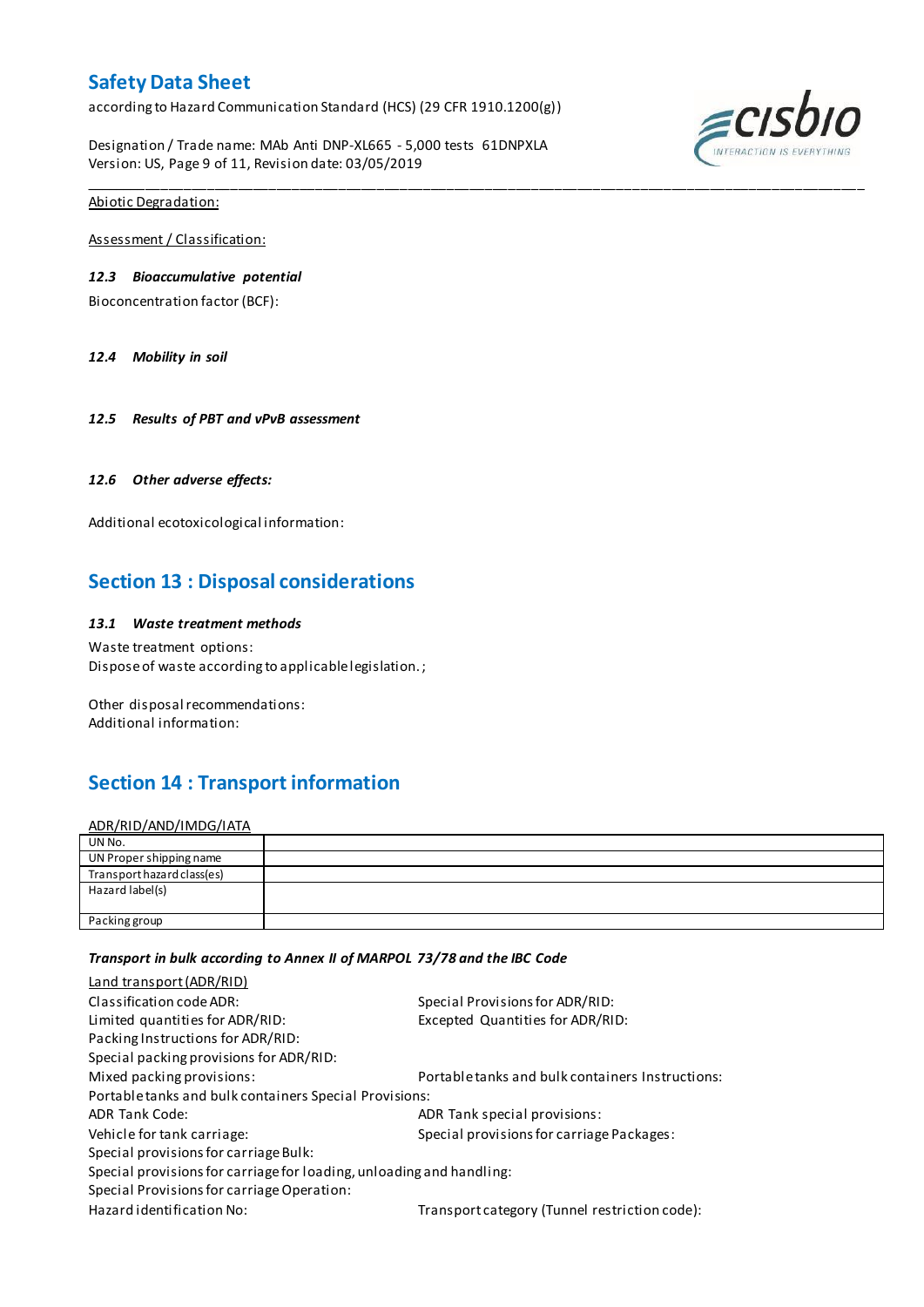according to Hazard Communication Standard (HCS) (29 CFR 1910.1200(g))

Designation / Trade name: MAb Anti DNP-XL665 - 5,000 tests 61DNPXLA Version: US, Page 10 of 11, Revision date: 03/05/2019



## Sea transport (IMDG)

Marine Pollutant: Subsidiary risk(s) for IMDG: Packing provisions for IMDG: Limited quantities for IMDG: Packing instructions for IMDG: IBC Instructions: IBC Provisions: IMO tank instructions: Properties and observations:

Tanks and bulk Provisions: EmS : Stowage and segregation for IMDG:

\_\_\_\_\_\_\_\_\_\_\_\_\_\_\_\_\_\_\_\_\_\_\_\_\_\_\_\_\_\_\_\_\_\_\_\_\_\_\_\_\_\_\_\_\_\_\_\_\_\_\_\_\_\_\_\_\_\_\_\_\_\_\_\_\_\_\_\_\_\_\_\_\_\_\_\_\_\_\_\_\_\_\_\_\_\_\_\_\_\_\_\_\_\_\_\_\_\_\_\_\_

## Inland waterway transport (ADN) Classification Code ADN: Special Provisions ADN: Limited quantities ADN: Excepted quantities ADN: Carriage permitted: Equipment required: Provisions concerning loading and unloading: Provisions concerning carriage: Number of blue cones/lights: Remark:

## Air transport (ICAO-TI / IATA-DGR) Subsidiary risk for IATA: Excepted quantity for IATA: Passenger and Cargo Aircraft Limited Quantities Packing Instructions: Passenger and Cargo Aircraft Limited Quantities Maximal Net Quantity : Passenger and Cargo Aircraft Packaging Instructions : Passenger and Cargo Aircraft Maximal Net Quantity : Cargo Aircraft only Packaging Instructions : Cargo Aircraft only Maximal Net Quantity : ERG code: Special Provisions for IATA:

# **Section 15 : Regulatory information**

## *15.1 Safety, health and environmental regulations/legislation specific for the substance or mixture*

## *15.2 Chemical Safety Assessment:*

For the following substances of this mixture a chemical safety assessment has been carried out :

# **Section 16 : Other information**

### *16.1 Indication of changes*

Date of the previous version:03/05/2019 Modifications:

- *16.2 Abbreviations and acronyms:*
- *16.3 Key literature references and sources for data*
- *16.4 Classification for mixtures and used evaluation method according to Hazard Communication Standard (HCS) (29 CFR 1910.1200(g):*

See SECTION 2.1 (classification).

*16.5 Relevant R-, H- and EUH-phrases (number and full text):*